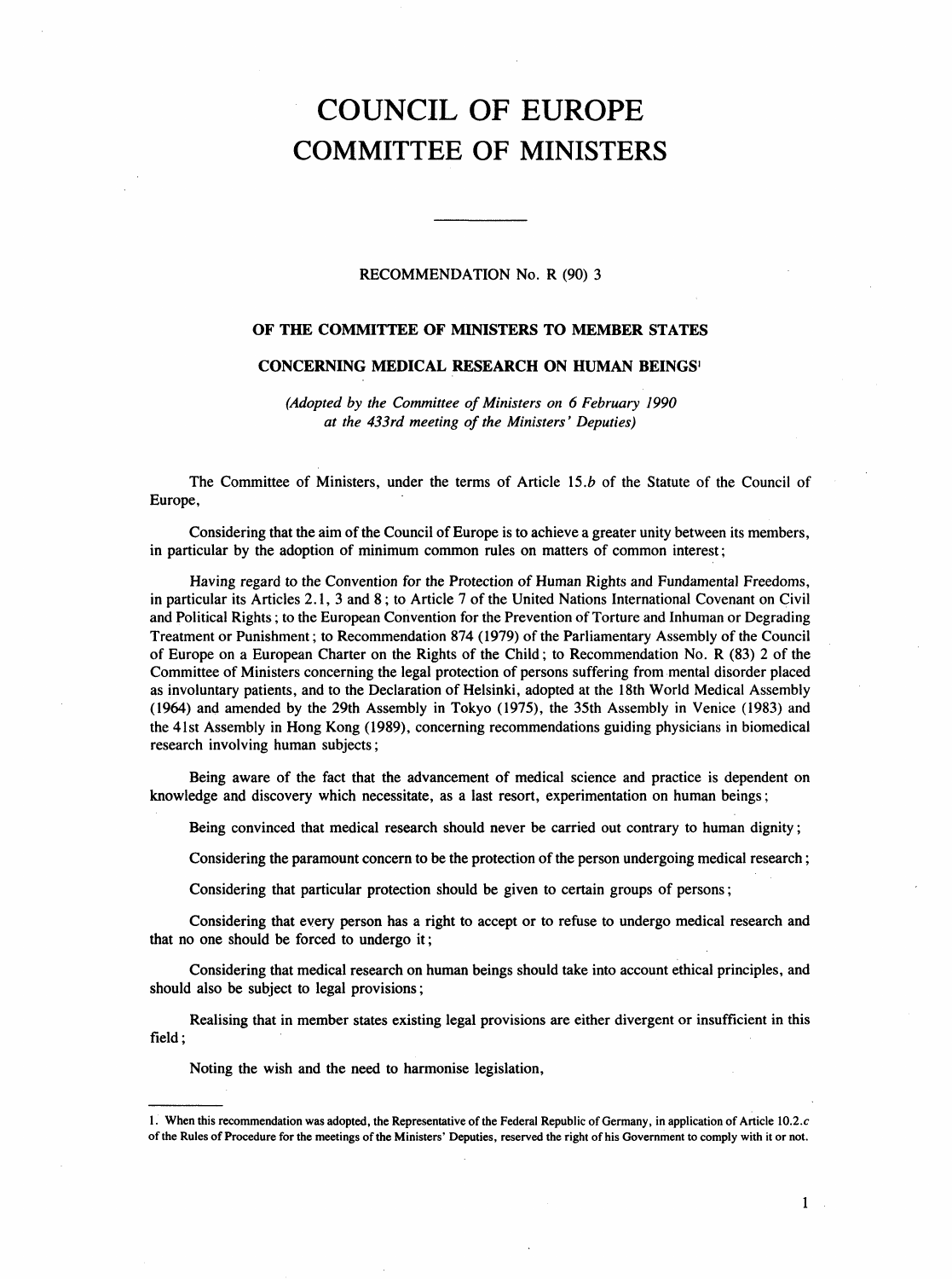Recommends the governments of member states:

a. to adopt legislation in conformity with the principles appended to this recommendation, or to take any other measures in order to ensure their implementation;

b. to ensure that the provisions so adopted are brought to the knowledge of all persons concerned.

## Principles concerning medical research on human beings

## Scope and definition

For the purpose of application of these principles, medical research means any trial and experimentation carried out on human beings, the purpose of which or one of the purposes of which is to increase medical knowledge.

## Principle 1

Any medical research must be carried out within the framework of a scientific plan and in accordance with the following principles.

## Principle 2

1. In medical research the interests and well-being of the person undergoing medical research must always prevail over the interests of science and society.

2. The risks incurred by a person undergoing medical research must be kept to a minimum. The risks should not be disproportionate to the benefits to that person or the importance of the aims pursued by the research.

## Principle 3

1. No medical research may be carried out without the informed, free, express and specific consent of the person undergoing it. Such consent may be freely withdrawn at any phase of the research and the person undergoing the research should be informed, before being included in it, of his right to withdraw his consent.

2. The person who is to undergo medical research should be given information on the purpose of the research and the methodology of the experimentation. He should also be informed of the foreseeable risks and inconveniences to him of the proposed research. This information should be sufficiently clear and suitably adapted to enable consent to be given or refused in full knowledge of the relevant facts.

3. The provisions of this principle should apply also to a legal representative and to a legally incapacitated person having the capacity of understanding, in the situations described in Principles 4 and 5.

#### Principle 4

A legally incapacitated person may only undergo medical research where authorised by Principle 5 and if his legal representative, or an authority or an individual authorised or designated under his national law, consents. If the legally incapacitated person is capable of understanding, his consent is also required and no research may be undertaken if he does not give his consent.

#### Principle 5

1. A legally incapacitated person may not undergo medical research unless it is expected to produce a direct and significant benefit to his health.

2. However, by way of exception, national law may authorise research involving a legally incapacitated person which is not of direct benefit to his health when that person offers no objection, provided that the research is to the benefit of persons in the same category and that the same scientific results cannot be obtained by research on persons who do not belong to this category.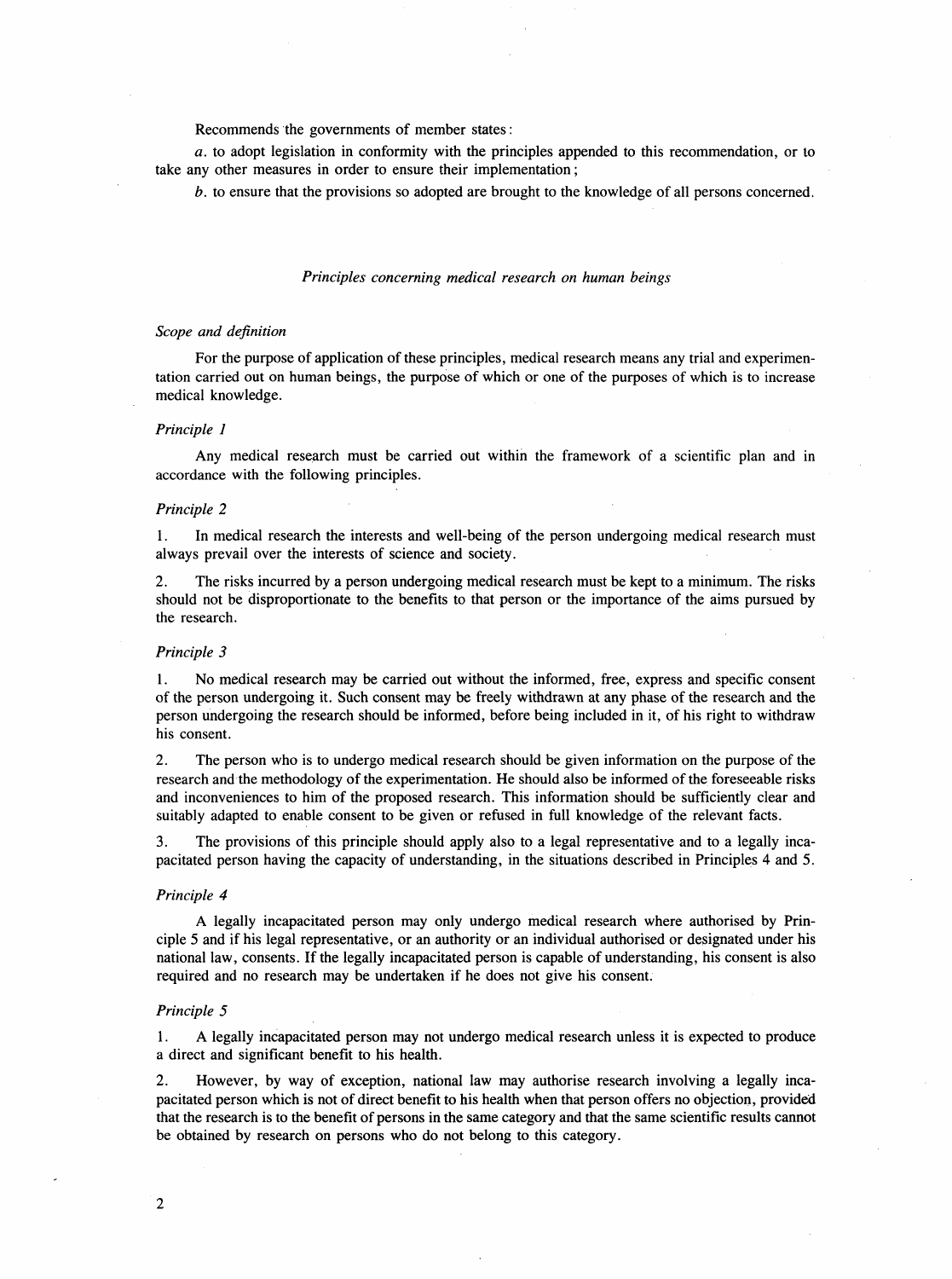## Principle 6

Pregnant or nursing women may not undergo medical research where their health and/or that of the child would not benefit directly unless this research is aimed at benefiting other women and children who are in the same position and the same scientific results cannot be obtained by research on women who are not pregnant or nursing.

## Principle 7

Persons deprived of liberty may not undergo medical research unless it is expected to produce a direct and significant benefit to their health.

# Principle 8

In an emergency situation, notwithstanding Principle 3, where a patient is unable to give a prior consent, medical research can be carried out only when the following conditions are fulfilled:

- the research must have been planned to be carried out in the emergency in question;
- the systematic research plan must have been approved by an ethics committee;
- the research must be intended for the direct health benefit of the patient.

#### Principle 9

Any information of a personal nature obtained during medical research should be treated as confidential.

#### Principle 10

Medical research may not be carried out unless satisfactory evidence as to its safety for the person undergoing research is furnished.

#### Principle 11

Medical research that is not in accordance with scientific criteria in its design and cannot answer the questions posed is unacceptable even if the way it is to be carried out poses no risk to the person undergoing research.

#### Principle 12

1. Medical research must be carried out under the responsibility of a doctor or a person who exercises full clinical responsibility and who possesses appropriate knowledge and qualifications to meet any clinical contingency.

2. The responsible doctor or other person referred to in the preceding paragraph should enjoy full professional independence and should have the power to stop the research at any time.

#### Principle 13

1. Potential subjects of medical research should not be offered any inducement which compromises free consent. Persons undergoing medical research should not gain any financial benefit. However, expenses and any financial loss may be refunded and in appropriate cases a modest allowance may be given for any inconvenience inherent in the medical research.

2. If the person undergoing research is legally incapacitated, his legal representatives should not receive any form of remuneration whatever, except for the refund of their expenses.

#### Principle 14

1. Persons undergoing medical research and/or their dependants should be compensated for injury and loss caused by the medical research.

2. Where there is no existing system providing compensation for the persons concerned, states should ensure that sufficient guarantees for such compensation are provided.

3